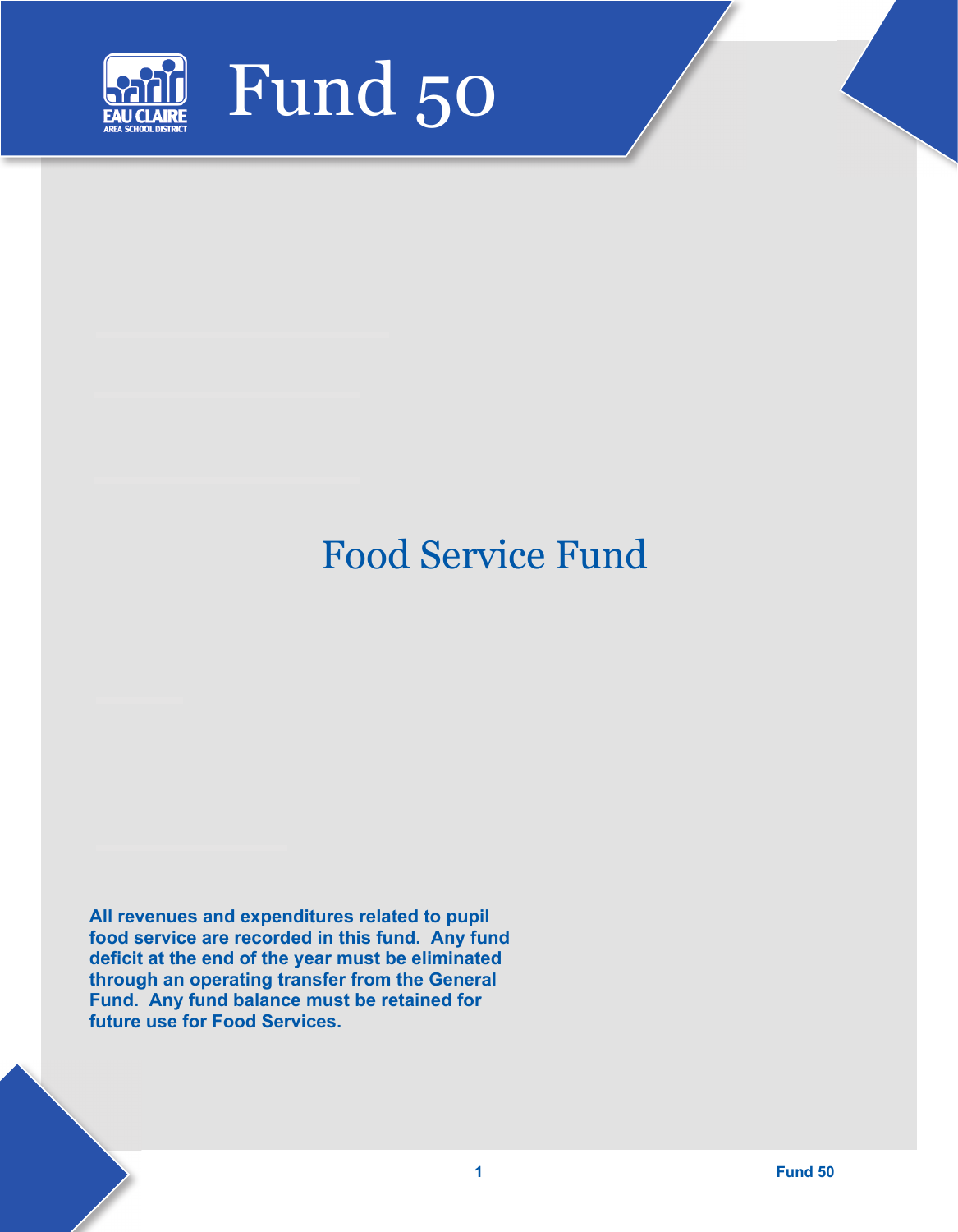

# Food Service Fund Revenue Summary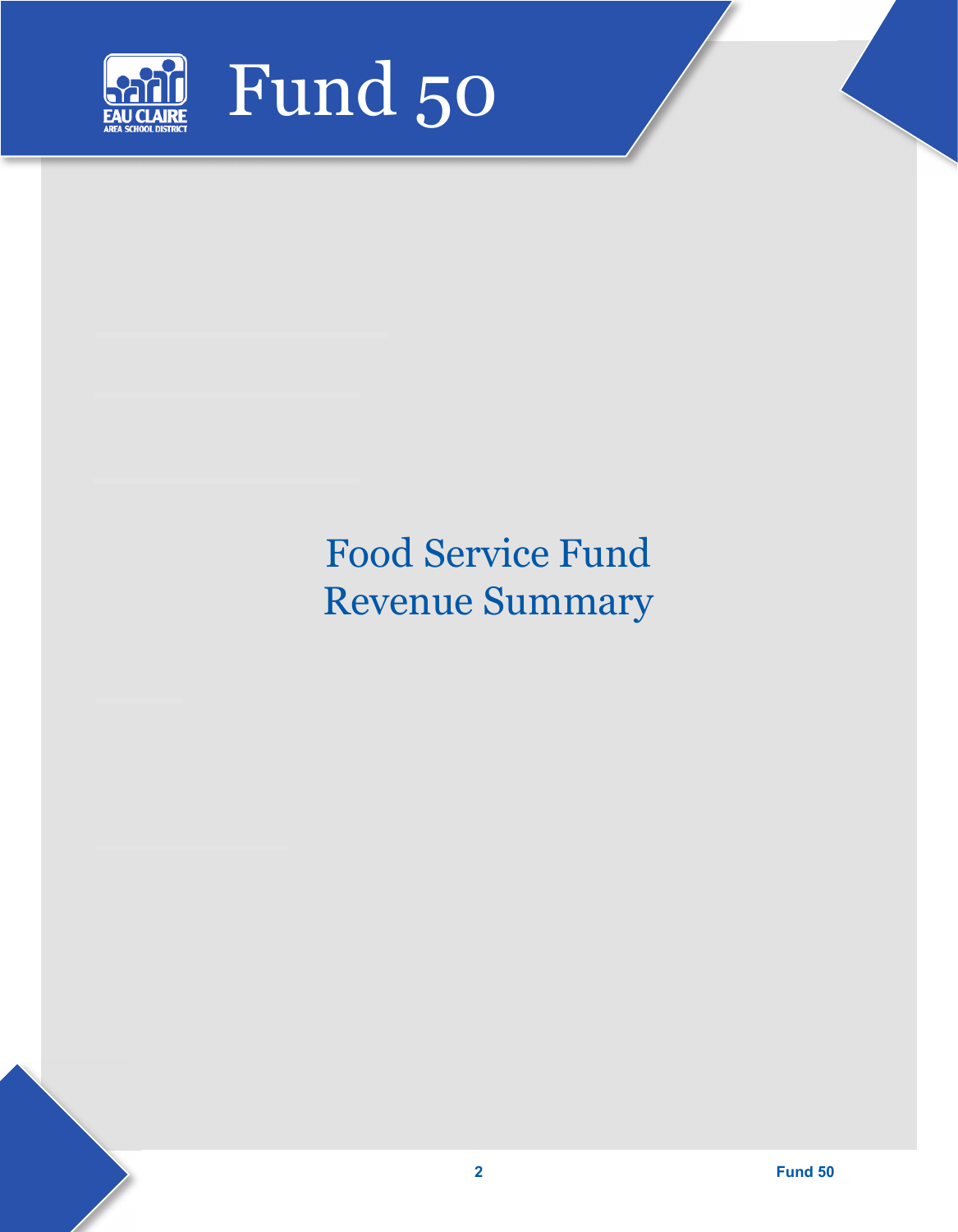## **EAU CLAIRE AREA SCHOOL DISTRICT**

### **COMPARATIVE BUDGET REPORT**

### FOOD SERVICE FUND REVENUE SUMMARY

| 50 |       | <b>FOOD SERVICE FUND</b>        | 4,010,201.30 | 2,947,970     | 3,111,777      | 3,562,357.83 | 4,588,333     |  |
|----|-------|---------------------------------|--------------|---------------|----------------|--------------|---------------|--|
| 50 | 109   | <b>OTHER REVENUE</b>            | 2,810.65     |               |                | 3,956.07     |               |  |
| 50 | 10990 | <b>MISCELLANEOUS</b>            | 2,798.00     |               |                | 1,796.34     |               |  |
| 50 | 10971 | REFUND PRIOR YR RECEIPT         | 12.65        |               |                | 2,159.73     |               |  |
| 50 | 108   | <b>OTHER SOURCES</b>            | 1,453.00     | 250           | 250            | 1,742.54     | 250           |  |
| 50 | 10869 | <b>OTHER SALES</b>              | 1,453.00     | 250           | 250            | 1,742.54     | 250           |  |
| 50 | 107   | <b>FEDERAL SOURCE</b>           | 2,416,718.95 | 2,523,224     | 2,687,031      | 3,359,827.60 | 4,273,083     |  |
| 50 | 10730 | FED SPECIAL PROJ AID            | 26,230.81    |               | 163,807        | 161,027.38   |               |  |
| 50 | 10717 | FED FOOD SERVICE AID            | 2,082,669.17 | 2,215,964     | 2,215,964      | 2,875,833.97 | 3,927,625     |  |
| 50 | 10714 | <b>FED COMMODITIES</b>          | 307,818.97   | 307,260       | 307,260        | 322,966.25   | 345,458       |  |
| 50 | 106   | <b>STATE SOURCE</b>             | 64,091.18    | 46,708        | 46,708         | 59,038.92    |               |  |
| 50 | 10660 | STATE REVENUE THRU LOCAL GVT    | 0.00         |               |                | 0.00         |               |  |
| 50 | 10617 | <b>STATE FOOD SERVICE AID</b>   | 64,091.18    | 46,708        | 46,708         | 59,038.92    |               |  |
|    |       |                                 |              |               |                |              |               |  |
| 50 | 103   | <b>INTERDISTRICTS WITHIN WI</b> | 0.00         |               |                | 0.00         |               |  |
| 50 | 10390 | OTHER REVENUE FR WI DIST        | 0.00         |               |                | 0.00         |               |  |
| 50 | 102   | <b>LOCAL SOURCE</b>             | 1,525,127.52 | 377,788       | 377,788        | 137,792.70   | 315,000       |  |
| 50 | 10291 | <b>GIFTS</b>                    | 0.00         |               |                | 0.00         |               |  |
| 50 | 10280 | <b>INTEREST INCOME</b>          | 13,702.75    | 10,000        | 10,000         | 1,589.59     |               |  |
| 50 | 10259 | <b>FOOD SALES OTHER</b>         | 668,417.34   | 333,788       | 333,788        | 127,299.71   | 300,000       |  |
| 50 | 10252 | <b>FOOD SALES ADULTS</b>        | 29,529.30    | 34,000        | 34,000         | 12,891.20    | 15,000        |  |
| 50 | 10251 | <b>FOOD SALES PUPILS</b>        | 813,478.13   |               |                | $-3.987.80$  |               |  |
|    |       |                                 | Actual       | <b>Budget</b> | <b>Budget</b>  | Actual       | <b>Budget</b> |  |
|    |       |                                 | 2020         | Adopted       | <b>Revised</b> | 2021         | 2022          |  |
|    |       |                                 |              | 2021          | 2021           |              |               |  |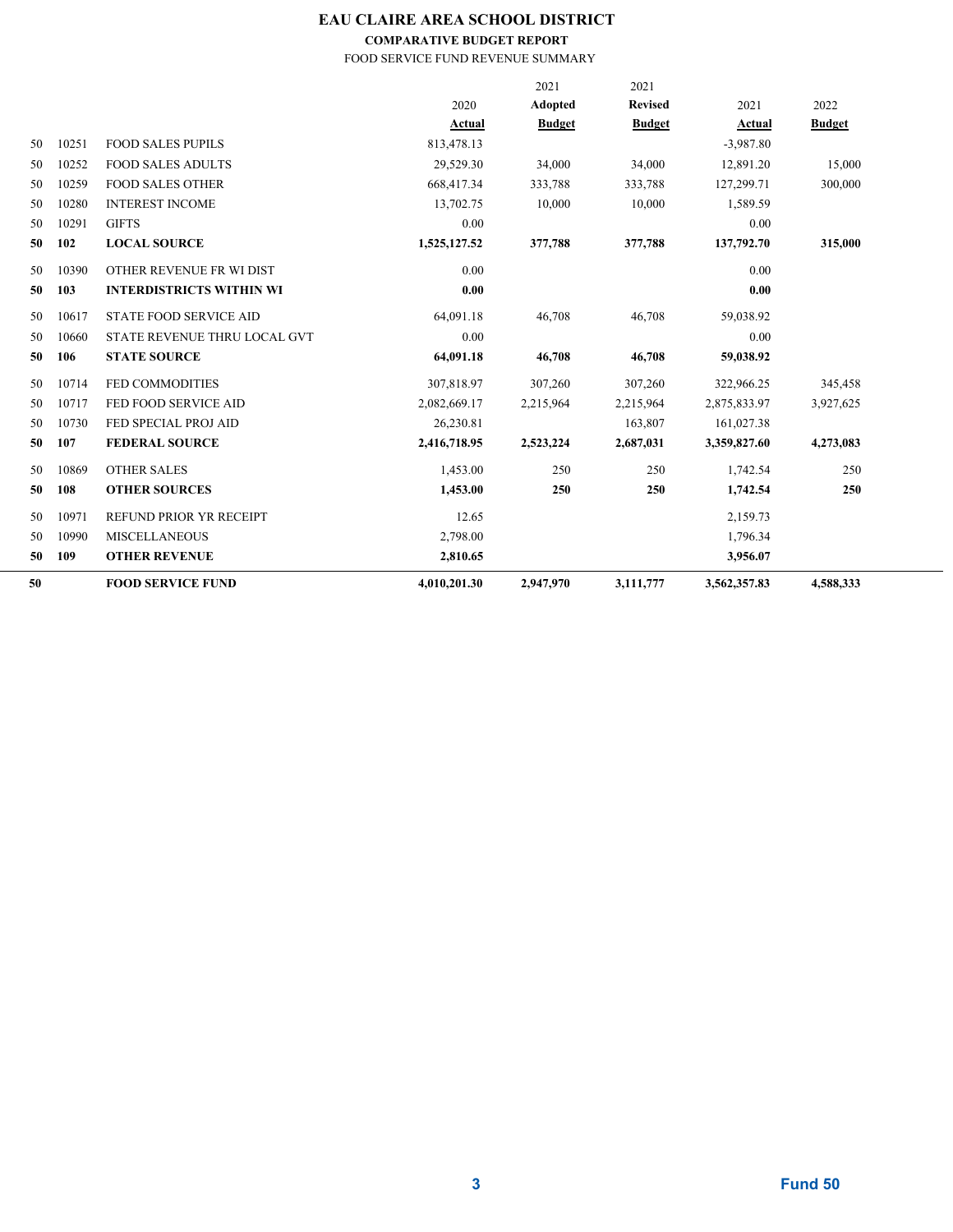

# Food Service Fund Expenditure Summary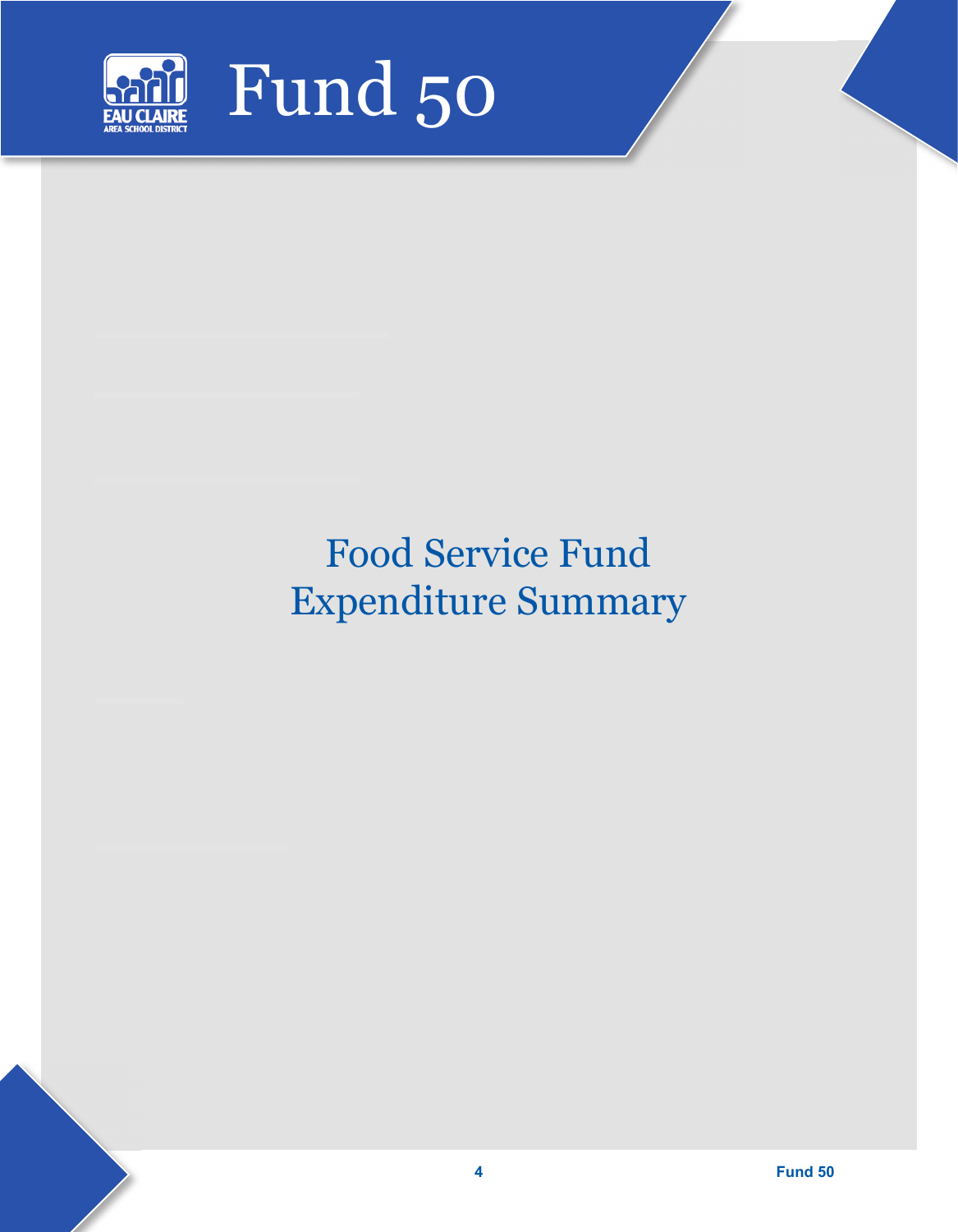# **EAU CLAIRE AREA SCHOOL DISTRICT**

## **COMPARATIVE BUDGET REPORT**

#### FOOD SERVICE FUND EXPENDITURE SUMMARY

|    |       |                                   |              | 2021           | 2021           |               |               |
|----|-------|-----------------------------------|--------------|----------------|----------------|---------------|---------------|
|    |       |                                   | 2020         | <b>Adopted</b> | <b>Revised</b> | 2021          | 2022          |
|    |       |                                   | Actual       | <b>Budget</b>  | <b>Budget</b>  | <u>Actual</u> | <b>Budget</b> |
| 50 | 20112 | <b>MANAGEMENT SALARY</b>          | 289,707.83   | 287,419        | 287,419        | 273,965.26    | 303,554       |
| 50 | 20115 | <b>CLERICAL CLASSIFIED SALARY</b> | 89,582.40    | 88,657         | 88,657         | 83,530.72     | 82,056        |
| 50 | 20118 | <b>FOOD SVC CLASSIFIED SALARY</b> | 546,993.32   | 804,279        | 804,279        | 726,949.25    | 860,459       |
| 50 | 20119 | <b>CUST\MAINT SALARY</b>          | 58,297.59    | 53,597         | 53,597         | 32,472.73     | 54,746        |
| 50 | 20151 | <b>CLERICAL ADDL\OVTM SALARY</b>  | 3,103.36     | 2,500          | 2,500          | 1,764.93      |               |
| 50 | 20153 | AIDE ADDL\OVTM SALARY             | 275.42       | 600            | 600            | 28.47         | 2,000         |
| 50 | 20154 | FOOD SVC ADDL\OVTM SALARY         | 261,828.68   | 38,000         | 40,857         | 93,103.12     | 300           |
| 50 | 20155 | <b>CUSTODIAL ADDL/OT SALARY</b>   | 0.00         |                |                | 0.00          |               |
| 50 | 20174 | <b>SUB CLERICAL SALARY</b>        | 0.00         |                |                | 0.00          |               |
| 50 | 20176 | <b>SUB FOOD SERVICE SALARY</b>    | 19,839.42    |                |                | 0.00          |               |
| 50 | 20177 | <b>SUB CUSTODIAL\MAINT SALARY</b> | 2,279.04     |                |                | 108.54        |               |
| 50 | 20178 | <b>SUB CROSSING GUARD SALARY</b>  | 0.00         |                |                | 0.00          |               |
| 50 | 20199 | NONDISTRIBUTED SALARY             | 0.00         |                |                | 0.00          |               |
| 50 | 201   | <b>SALARIES</b>                   | 1,271,907.06 | 1,275,052      | 1,277,909      | 1,211,923.02  | 1,303,115     |
| 50 | 20211 | <b>EMPLOYEE RTM PAID BY BOARD</b> | 0.00         |                |                | 0.00          |               |
| 50 | 20212 | <b>EMPLOYER RTM CONTRIBUTION</b>  | 71,841.57    | 71,030         | 71,037         | 69,558.99     | 74,445        |
| 50 | 20218 | RETIREMENT TRUST FUND CONTR       | 238,953.00   | 264,449        | 264,449        | 230,753.00    | 230,753       |
| 50 | 20219 | DEFINED CONTRIBUTION              | 0.00         | 60,669         | 60,669         | 51,162.50     | 66,857        |
| 50 | 20220 | <b>SOCIAL SECURITY</b>            | 91,032.43    | 93,082         | 93,300         | 86,667.02     | 92,340        |
| 50 | 20230 | <b>LIFE INSURANCE</b>             | 2,587.81     | 1,747          | 1,747          | 2,348.63      | 2,072         |
| 50 | 20241 | <b>IMPLICIT RATE SUBSIDY</b>      | $-58,904.00$ | (69, 782)      | (69, 782)      | $-39,440.00$  | (41, 234)     |
| 50 | 20243 | <b>DENTAL INSURANCE</b>           | 35,888.34    | 36,779         | 36,779         | 29,452.00     | 40,904        |
| 50 | 20247 | DEFINED CONTRIBUTION              | 64,531.25    |                |                | 0.00          |               |
| 50 | 20248 | HEALTH INSURANCE                  | 441,303.24   | 488,785        | 488,785        | 457,575.20    | 557,450       |
| 50 | 20249 | <b>HRA CONTRIBUTION</b>           | 47,400.00    | 47,700         | 47,700         | 48,385.19     | 54,100        |
| 50 | 20251 | LONG TERM DISABILITY INSURANCE    | 3,316.81     | 3,434          | 3,434          | 3,176.07      | 3,867         |
| 50 | 20299 | NONDISTRIBUTED BENEFITS           | 0.00         |                |                | 0.00          |               |
| 50 | 202   | <b>EMPLOYEE BENEFITS</b>          | 937,950.45   | 997,893        | 998,118        | 939,638.60    | 1,081,554     |
| 50 | 20304 | <b>SUB CLERICAL</b>               | 0.00         |                |                | 0.00          |               |
| 50 | 20312 | PROFESSIONAL DEVELOPMENT          | 1,120.00     | 1,840          | 1,840          | 0.00          | 2,000         |
| 50 | 20314 | <b>SUB/ADDL CLERICAL</b>          | 0.00         |                |                | 615.05        |               |
| 50 | 20316 | SUB/ADDL FOOD SERVICE             | 2,912.88     | 40,000         | 40,000         | 37,767.05     | 35,000        |
| 50 | 20319 | CONTRACTED SERVICES               | 40,581.89    | 53,050         | 138,632        | 89,717.91     | 7,500         |
| 50 | 20324 | <b>REPAIR</b>                     | 57,806.83    | 60,000         | 60,000         | 31,364.25     | 60,000        |
| 50 | 20325 | VEHICLE & EQUIP RENTAL            | 4,000.00     | 5,000          | 5,000          | 0.00          | 5,000         |
| 50 | 20342 | <b>EMPLOYEE TRAVEL</b>            | 1,247.89     | 1,550          | 1,550          | 925.39        | 1,150         |
| 50 | 20351 | <b>ADVERTISING</b>                | 0.00         |                |                | 0.00          |               |
| 50 | 20353 | <b>POSTAGE</b>                    | 2,400.00     | 2,500          | 2,500          | 3,861.60      | 8,000         |
| 50 | 20354 | PRINTING AND BINDING              | 0.00         |                |                | 0.00          |               |
| 50 | 20360 | TECHNOLOGY AND SOFTWARE SERV      | 16,280.00    | 16,280         | 16,280         | 13,661.00     | 15,799        |
| 50 | 20361 | CLERICAL ADDL TIME                | 0.00         |                |                | 0.00          |               |
| 50 | 20365 | SOFTWARE MAINTENANCE              | 0.00         |                |                | 0.00          |               |
| 50 | 20374 | <b>SUB CLERICAL</b>               | 90.96        |                |                | 0.00          |               |
| 50 | 20381 | PAYMENT TO MUNICIPALITY           | 0.00         |                |                | 4,734.40      |               |
| 50 | 20387 | PAYMENT TO STATE                  | 5,711.91     | 6,000          | 6,000          | 9,845.06      | 10,000        |
|    |       |                                   |              |                |                |               |               |
| 50 | 203   | <b>PURCHASED SERVICES</b>         | 132,152.36   | 186,220        | 271,802        | 192,491.71    | 144,449       |
| 50 | 20411 | <b>GENERAL SUPPLIES</b>           | 87,847.30    | 95,000         | 123,033        | 111,533.84    | 95,000        |
| 50 | 20415 | FOOD                              | 1,764,312.06 | 1,080,701      | 1,123,898      | 1,359,542.25  | 1,575,000     |
| 50 | 20417 | <b>DUPLICATING PAPER</b>          | 0.00         |                |                | 0.00          |               |
| 50 | 20421 | EQUIP\VEH ADD NOT DEPR            | 0.00         |                |                | 0.00          |               |
| 50 | 20422 | EQUIP\VEH REPL NOT DEPR           | 0.00         |                |                | 0.00          |               |
| 50 | 20441 | EQUIP\VEH ADD NOT DEPR            | 429.22       |                |                | 0.00          |               |
|    |       |                                   | 5            |                |                |               | Fund 50       |